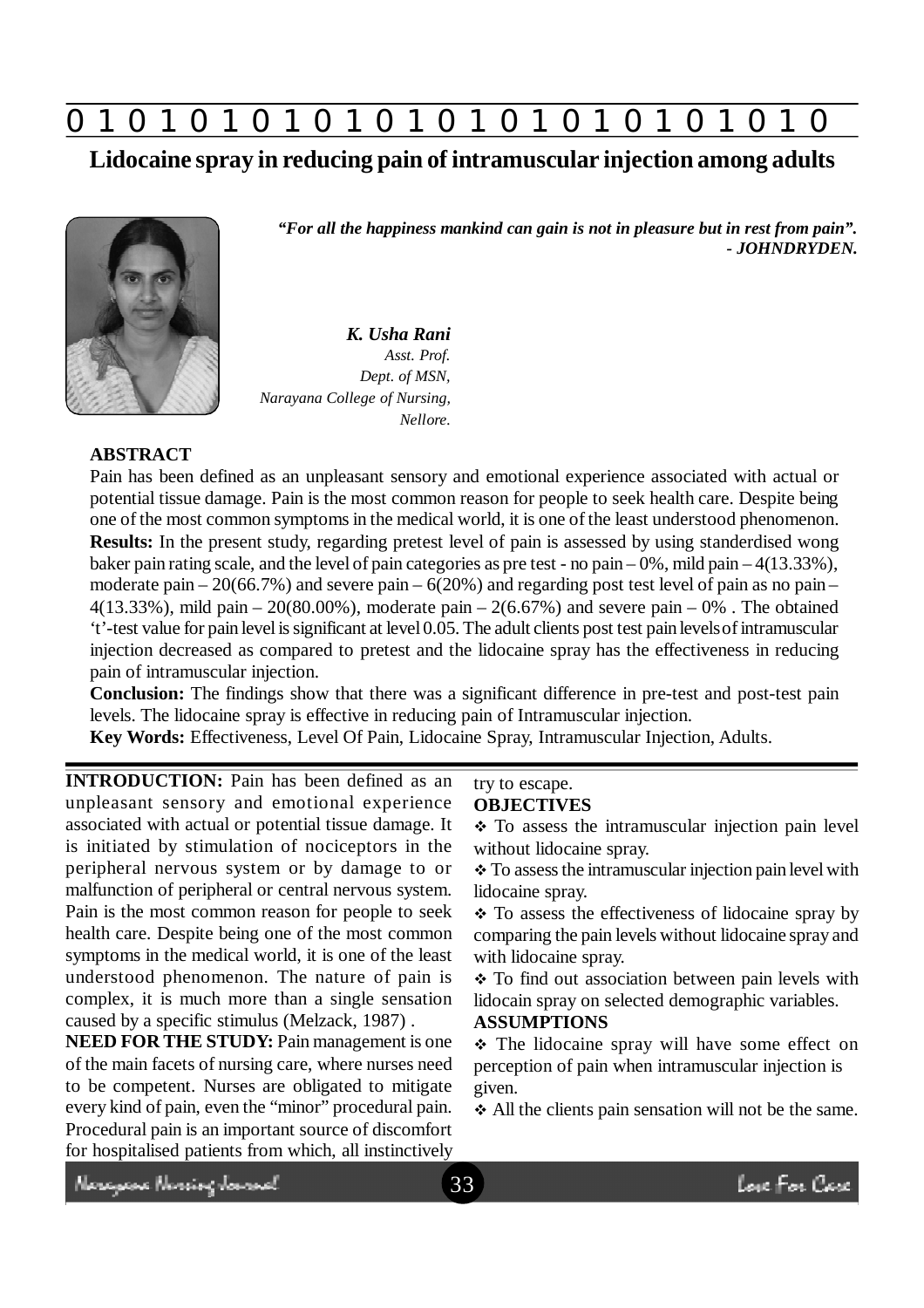## **0 z 0 z 0 z 0 z 0 z 0 z 0 z 0 z 0 z 0 z 0 z 0 z 0**

## **HYPOTHESIS**

**H1** - There will be a significant relationship between lidocaine spray and level of pain after giving intra muscular injection.

**H2** - There will be significant association between level of pain and selected socio demographic variables.

#### **DELIMITATIONS**

 $\div$  The study is limited to adult clients (18-45yrs) who are visiting for Saroor nagar PHC and receiving B-complex (neurobion) I.M.injection.

 Clients who were willing to participate in the study. • The sample size limited to 30 only.

## **CRITERIA FOR SAMPLE SELECTION: INCLUSION CRITERIA**

 Adult clients attending PHC, Saroor nagar and receiving B-complex (neurobion) I.M.injection.

 Adult clients who are willing to participate in the study.

 Clients who are available at the time of data collection.

• Clients who are aged between 18-45 years of age.

• Clients who were able to respond to the pain sensation (both male and female).

Clients who could understand and speak telugu.

## **EXCLUSION CRITERIA**

Clients who are unconscious .

Clients who are paralytic.

 Clients who are not disabilties at the time of data collection.

• Clients who are not willing to participate in the study.

• Clients who cannot follow the instructions.

**MATERIALS AND METHODS : Ouantitative** research approach with pre-experimental research design was adopted for the study which was conducted in selected PHC, Saroor nagar, Hyderabad, AP". 30 adult clients between 18-45 years was recruited in study by purposive sampling technique. Wong baker pain rating scale was used to measure pre and post test pain levels. Data was analysed by using descriptive and inferential statistics. Percentages of categorical variable were computed.

**DEVELOPMENT & DESCRIPTION OF THE TOOL:** A search of literature is made for the purpose of developing appropriate tool for assessing the effectiveness of lidocaine spray on pain of intra muscular injection among adults, with the help of related literature from various books, journals and discussion with experts in the field of nursing. Data was collected through a structured interview schedule questionnaire and it consists of the following sections. **PART-A:** It deals with socio demographic data of clients, that includes- Name, gender, religion, marital status, education, occupation, income, diagnosis ect. **PART-B:** It deals with wong baker pain rating scale, it consist of 0-10 degree of pain rating measure.

**METHOD OF DATA COLLECTION:** The method of data collection is structured interview schedule. It is the method of gathering information from the patient. The interview schedule was selected as it is most appropriate, useful data gathering device in research project to collect desired factual information. Formal permission was taken from the consent authority to conduct the study. 30 clients will be selected by using purposive sampling technique. Then Written consent was obtained from the sample by assuring anonymity. Initially interview schedule was conducted to obtained the demographic data of sample, followed by pre-test score of pain level during I.M.injection was obtained by using wong baker pain rating scale and post test score of pain was obtained following the application of lidocaine spray for 2-3 minutes before giving I.M.injection. Both pre test level of pain and post test level of pain was compared to evaluate the effectiveness of lidocaine spray in reducing the pain of I.M.injection.

## **SCORE INTERPRETATION**:

Score interpretation according to wong baker face pain rating scale and assessment of pain level will be categorized into-4.

 $\div 0$  : no pain  $\div$  1-2 : mild  $\div$  3-6 : moderate  $\div 7-10$  : severe

## **PLAN OF DATA ANALYSIS:**

It was planned to analyse and interpret the data with the help of descriptive and inferential statistics i.e frequency and percentage distribution, mean, standard deviation and standard error, pearson correlation, paired t-test computed from the raw scores obtained in pre and post test. paired t-test was computed by comparing two means of pre and post